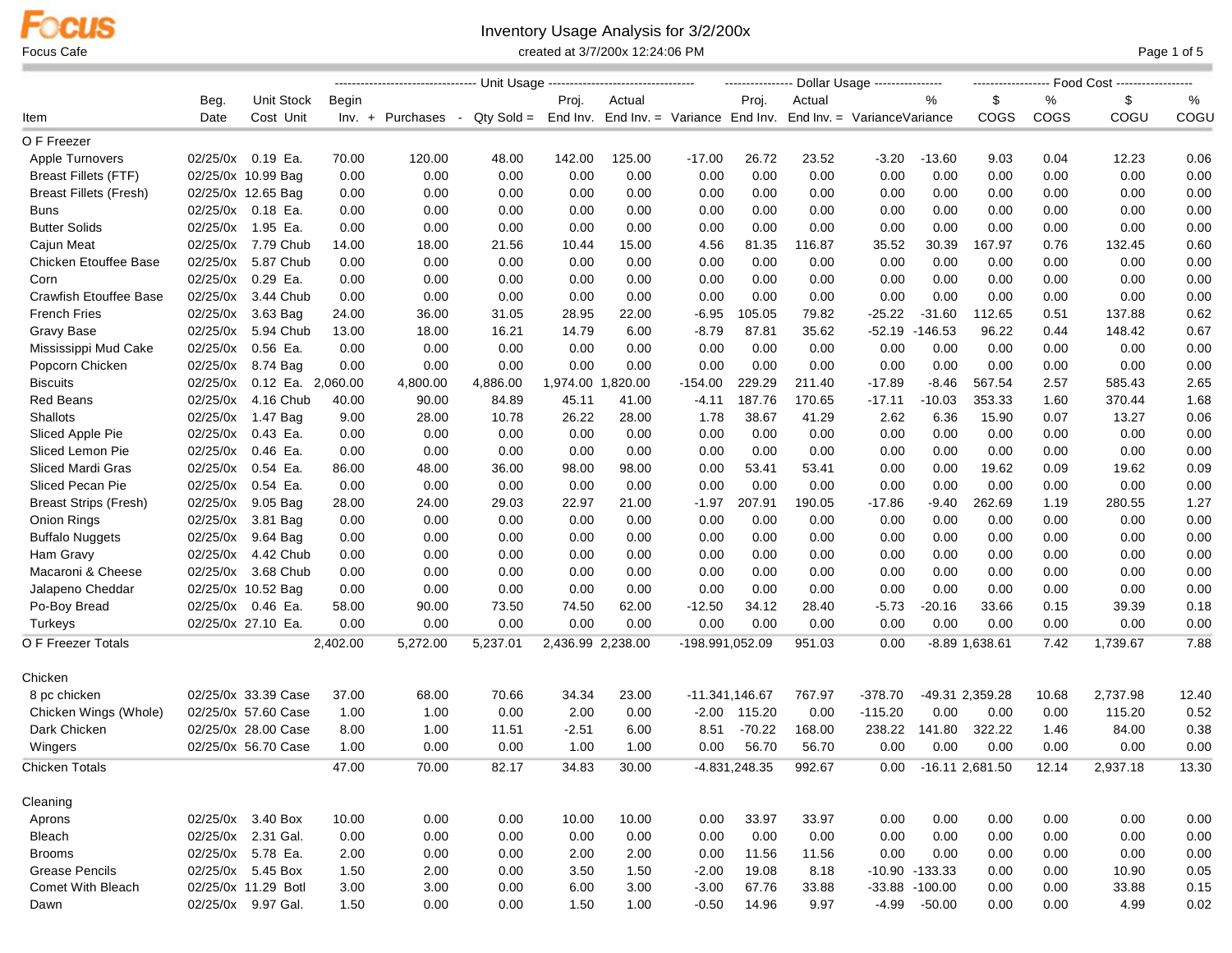### Inventory Usage Analysis for 3/2/200x Focus Cafe **Cafe Example 2 of 5 Created at 3/7/200x 12:24:06 PM Page 2 of 5 PM Page 2 of 5**

|                                |          |                      |        |                  |                         |        |                                       |          |                     | ---------------- Dollar Usage ---------------- |          |           |                |      |          |         |
|--------------------------------|----------|----------------------|--------|------------------|-------------------------|--------|---------------------------------------|----------|---------------------|------------------------------------------------|----------|-----------|----------------|------|----------|---------|
|                                | Beg.     | Unit Stock           | Begin  |                  |                         | Proj.  | Actual                                |          | Proj.               | Actual                                         |          | %         | \$             | %    | \$       | %       |
| ltem                           | Date     | Cost Unit            |        | Inv. + Purchases | $Q$ ty Sold =<br>$\sim$ |        | End Inv. End Inv. = Variance End Inv. |          |                     | End Inv. = VarianceVariance                    |          |           | COGS           | COGS | COGU     | COGU    |
| Deck Brush                     | 02/25/0x | 4.57 Ea.             | 0.00   | 0.00             | 0.00                    | 0.00   | 0.00                                  | 0.00     | 0.00                | 0.00                                           | 0.00     | 0.00      | 0.00           | 0.00 | 0.00     | 0.00    |
| Degreaser                      | 02/25/0x | 6.43 Botl            | 5.00   | 0.00             | 0.00                    | 5.00   | 5.00                                  | 0.00     | 32.15               | 32.15                                          | 0.00     | 0.00      | 0.00           | 0.00 | 0.00     | 0.00    |
| Dust Pan                       | 02/25/0x | 8.50 Ea.             | 2.00   | 0.00             | 0.00                    | 2.00   | 2.00                                  | 0.00     | 17.00               | 17.00                                          | 0.00     | 0.00      | 0.00           | 0.00 | 0.00     | 0.00    |
| Fryer Cleaner Powder           |          | 02/25/0x 14.08 Botl  | 0.75   | 0.00             | 0.00                    | 0.75   | 0.50                                  | $-0.25$  | 10.56               | 7.04                                           | $-3.52$  | $-50.00$  | 0.00           | 0.00 | 3.52     | 0.02    |
| Gloves Filter                  |          | 02/25/0x 13.01 Pair  | 0.00   | 0.00             | 0.00                    | 0.00   | 0.00                                  | 0.00     | 0.00                | 0.00                                           | 0.00     | 0.00      | 0.00           | 0.00 | 0.00     | 0.00    |
| <b>Hair Nets</b>               |          | 02/25/0x 16.00Box    | 0.00   | 0.00             | 0.00                    | 0.00   | 0.00                                  | 0.00     | 0.00                | 0.00                                           | 0.00     | 0.00      | 0.00           | 0.00 | 0.00     | 0.00    |
| <b>Hand Sanitizer</b>          |          | 02/25/0x 2.70 Bag    | 0.00   | 0.00             | 0.00                    | 0.00   | 0.00                                  | 0.00     | 0.00                | 0.00                                           | 0.00     | 0.00      | 0.00           | 0.00 | 0.00     | 0.00    |
| Gloves Latex                   | 02/25/0x | 3.24 Box             | 16.00  | 10.00            | 0.00                    | 26.00  | 10.00                                 | $-16.00$ | 84.14               | 32.36                                          | -51.78   | $-160.00$ | 0.00           | 0.00 | 51.78    | 0.23    |
| Mop Handle                     | 02/25/0x | 4.30 Ea.             | 1.00   | 0.00             | 0.00                    | 1.00   | 1.00                                  | 0.00     | 4.30                | 4.30                                           | 0.00     | 0.00      | 0.00           | 0.00 | 0.00     | 0.00    |
| Mophead                        | 02/25/0x | 6.25 Ea.             | 0.00   | 0.00             | 0.00                    | 0.00   | 0.00                                  | 0.00     | 0.00                | 0.00                                           | 0.00     | 0.00      | 0.00           | 0.00 | 0.00     | 0.00    |
| Oven Cleaner                   |          | 02/25/0x 4.88 Ea.    | 5.50   | 0.00             | 0.00                    | 5.50   | 5.50                                  | 0.00     | 26.87               | 26.87                                          | 0.00     | 0.00      | 0.00           | 0.00 | 0.00     | 0.00    |
| Paper Towels                   |          | 02/25/0x 0.72 Ea.    | 0.00   | 0.00             | 0.00                    | 0.00   | 0.00                                  | 0.00     | 0.00                | 0.00                                           | 0.00     | 0.00      | 0.00           | 0.00 | 0.00     | 0.00    |
| Gloves Plastic                 |          | 02/25/0x 32.36Box    | 0.00   | 0.00             | 0.00                    | 0.00   | 0.00                                  | 0.00     | 0.00                | 0.00                                           | 0.00     | 0.00      | 0.00           | 0.00 | 0.00     | 0.00    |
| Safeguard Hand Soap            |          | 02/25/0x 11.20 Botl  | 0.00   | 0.00             | 0.00                    | 0.00   | 4.00                                  | 4.00     | 0.00                | 44.82                                          | 44.82    | 100.00    | 0.00           | 0.00 | $-44.82$ | $-0.20$ |
| Sanatizer                      |          | 02/25/0x 10.05 Botl  | 0.50   | 0.00             | 0.00                    | 0.50   | 0.50                                  | 0.00     | 5.02                | 5.02                                           | 0.00     | 0.00      | 0.00           | 0.00 | 0.00     | 0.00    |
| <b>Scouring Pads</b>           |          | 02/25/0x 13.16Box    | 1.00   | 0.00             | 0.00                    | 1.00   | 0.75                                  | $-0.25$  | 13.16               | 9.87                                           | $-3.29$  | $-33.33$  | 0.00           | 0.00 | 3.29     | 0.01    |
| Gloves Season                  |          | 02/25/0x 6.99 Pair   | 0.00   | 0.00             | 0.00                    | 0.00   | 0.00                                  | 0.00     | 0.00                | 0.00                                           | 0.00     | 0.00      | 0.00           | 0.00 | 0.00     | 0.00    |
| Spic & Span Floor              |          | 02/25/0x 7.40 Botl   | 1.00   | 0.00             | 0.00                    | 1.00   | 1.00                                  | 0.00     | 7.40                | 7.40                                           | 0.00     | 0.00      | 0.00           | 0.00 | 0.00     | 0.00    |
| Squeegee                       | 02/25/0x | 7.04 Ea.             | 1.00   | 0.00             | 0.00                    | 1.00   | 1.00                                  | 0.00     | 7.04                | 7.04                                           | 0.00     | 0.00      | 0.00           | 0.00 | 0.00     | 0.00    |
| <b>Stainless Steel Cleaner</b> | 02/25/0x | 2.30 Botl            | 0.00   | 0.00             | 0.00                    | 0.00   | 0.00                                  | 0.00     | 0.00                | 0.00                                           | 0.00     | 0.00      | 0.00           | 0.00 | 0.00     | 0.00    |
| <b>Trash Liners</b>            |          | 02/25/0x 1.50 Roll   | 20.00  | 0.00             | 0.00                    | 20.00  | 10.00                                 | $-10.00$ | 30.02               | 15.01                                          | $-15.01$ | $-100.00$ | 0.00           | 0.00 | 15.01    | 0.07    |
| Wipes                          | 02/25/0x | 9.42 Box             | 1.00   | 0.00             | 0.00                    | 1.00   | 0.50                                  | $-0.50$  | 9.42                | 4.71                                           | -4.71    | $-100.00$ | 0.00           | 0.00 | 4.71     | 0.02    |
| Spic & Span Glass              |          | 02/25/0x 18.88 Botl  | 0.00   | 0.00             | 0.00                    | 0.00   | 0.00                                  | 0.00     | 0.00                | 0.00                                           | 0.00     | 0.00      | 0.00           | 0.00 | 0.00     | 0.00    |
| Sanitizer test strips          |          | 02/25/0x  4.81  Roll | 0.00   | 0.00             | 0.00                    | 0.00   | 0.00                                  | 0.00     | 0.00                | 0.00                                           | 0.00     | 0.00      | 0.00           | 0.00 | 0.00     | 0.00    |
| 3" Register Paper              | 02/25/0x | 1.02 Ea.             | 8.00   | 50.00            | 0.00                    | 58.00  | 48.00                                 | $-10.00$ | 59.17               | 48.97                                          | $-10.20$ | $-20.83$  | 0.00           | 0.00 | 10.20    | 0.05    |
| <b>Brown Roll Towels</b>       | 02/25/0x | 2.22 Ea.             | 12.00  | 0.00             | 0.00                    | 12.00  | 5.00                                  | $-7.00$  | 26.67               | 11.11                                          | $-15.56$ | $-140.00$ | 0.00           | 0.00 | 15.56    | 0.07    |
| Filter pad                     |          | 02/25/0x 5.29 Ea.    | 0.00   | 0.00             | 0.00                    | 0.00   | 0.00                                  | 0.00     | 0.00                | 0.00                                           | 0.00     | 0.00      | 0.00           | 0.00 | 0.00     | 0.00    |
| Cleaning Totals                |          |                      | 92.75  | 65.00            | 0.00                    | 157.75 | 112.25                                | $-45.50$ | 480.24              | 371.23                                         | 0.00     | $-40.53$  | 0.00           | 0.00 | 109.01   | 0.49    |
| Batter & Season                |          |                      |        |                  |                         |        |                                       |          |                     |                                                |          |           |                |      |          |         |
| <b>Butterfly Season</b>        | 02/25/0x | 0.27 Ea.             | 0.00   | 0.00             | 0.00                    | 0.00   | 0.00                                  | 0.00     | 0.00                | 0.00                                           | 0.00     | 0.00      | 0.00           | 0.00 | 0.00     | 0.00    |
| <b>Chicken Batter</b>          |          | 02/25/0x 2.27 Bag    | 22.00  | 40.00            | 42.74                   | 19.26  | 28.00                                 | 8.74     | 43.67               | 63.48                                          | 19.81    | 31.20     | 96.89          | 0.44 | 77.08    | 0.35    |
| Chicken Season (Mild)          | 02/25/0x | 0.45 Bag             | 132.00 | 0.00             | 41.08                   | 90.92  | 78.00                                 | $-12.92$ | 40.98               | 35.16                                          | $-5.82$  | $-16.56$  | 18.52          | 0.08 | 24.34    | 0.11    |
| Chicken Season (Spicy)         | 02/25/0x | 1.03 Bag             | 80.00  | 0.00             | 41.08                   | 38.92  | 40.00                                 | 1.08     | 40.16               | 41.28                                          | 1.12     | 2.71      | 42.40          | 0.19 | 41.28    | 0.19    |
| Cinnamon Sugar                 | 02/25/0x | 1.98 Bag             | 20.00  | 0.00             | 0.30                    | 19.70  | 19.00                                 | $-0.70$  | 38.92               | 37.54                                          | $-1.38$  | $-3.68$   | 0.59           | 0.00 | 1.98     | 0.01    |
| <b>Crawfish Season</b>         | 02/25/0x | 0.31 Bag             | 0.00   | 0.00             | 0.00                    | 0.00   | 0.00                                  | 0.00     | 0.00                | 0.00                                           | 0.00     | 0.00      | 0.00           | 0.00 | 0.00     | 0.00    |
| <b>Red Rice Season</b>         |          | 02/25/0x 0.75 Bag    | 34.00  | 0.00             | 10.41                   | 23.59  | 23.00                                 | $-0.59$  | 17.70               | 17.26                                          | $-0.44$  | $-2.56$   | 7.81           | 0.04 | 8.26     | 0.04    |
| Batter & Season Totals         |          |                      | 288.00 | 40.00            | 135.61                  | 192.39 | 188.00                                |          | -4.39 181.44 194.71 |                                                | $-0.44$  |           | $-2.33$ 166.21 | 0.75 | 152.93   | 0.69    |
| Drink Mix                      |          |                      |        |                  |                         |        |                                       |          |                     |                                                |          |           |                |      |          |         |
| 2 liter coke                   |          | 02/25/0x 0.99 Ea.    | 0.00   | 0.00             | 0.00                    | 0.00   | 0.00                                  | 0.00     | 0.00                | 0.00                                           | 0.00     | 0.00      | 0.00           | 0.00 | 0.00     | 0.00    |
| <b>Bottled Water</b>           |          | 02/25/0x 0.42 Ea.    | 0.00   | 0.00             | 0.00                    | 0.00   | 0.00                                  | 0.00     | 0.00                | 0.00                                           | 0.00     | 0.00      | 0.00           | 0.00 | 0.00     | 0.00    |
| Drink Mix                      |          | 02/25/0x 51.20Box    | 17.00  | 4.00             | 7.64                    | 13.36  | 13.00                                 | $-0.36$  | 683.79              | 665.60                                         | $-18.19$ | $-2.73$   | 391.41         | 1.77 | 409.60   | 1.85    |
| Drink Mix Totals               |          |                      | 17.00  | 4.00             | 7.64                    | 13.36  | 13.00                                 |          | $-0.36$ 683.79      | 665.60                                         | $-18.19$ | $-2.73$   | 391.41         | 1.77 | 409.60   | 1.85    |
|                                |          |                      |        |                  |                         |        |                                       |          |                     |                                                |          |           |                |      |          |         |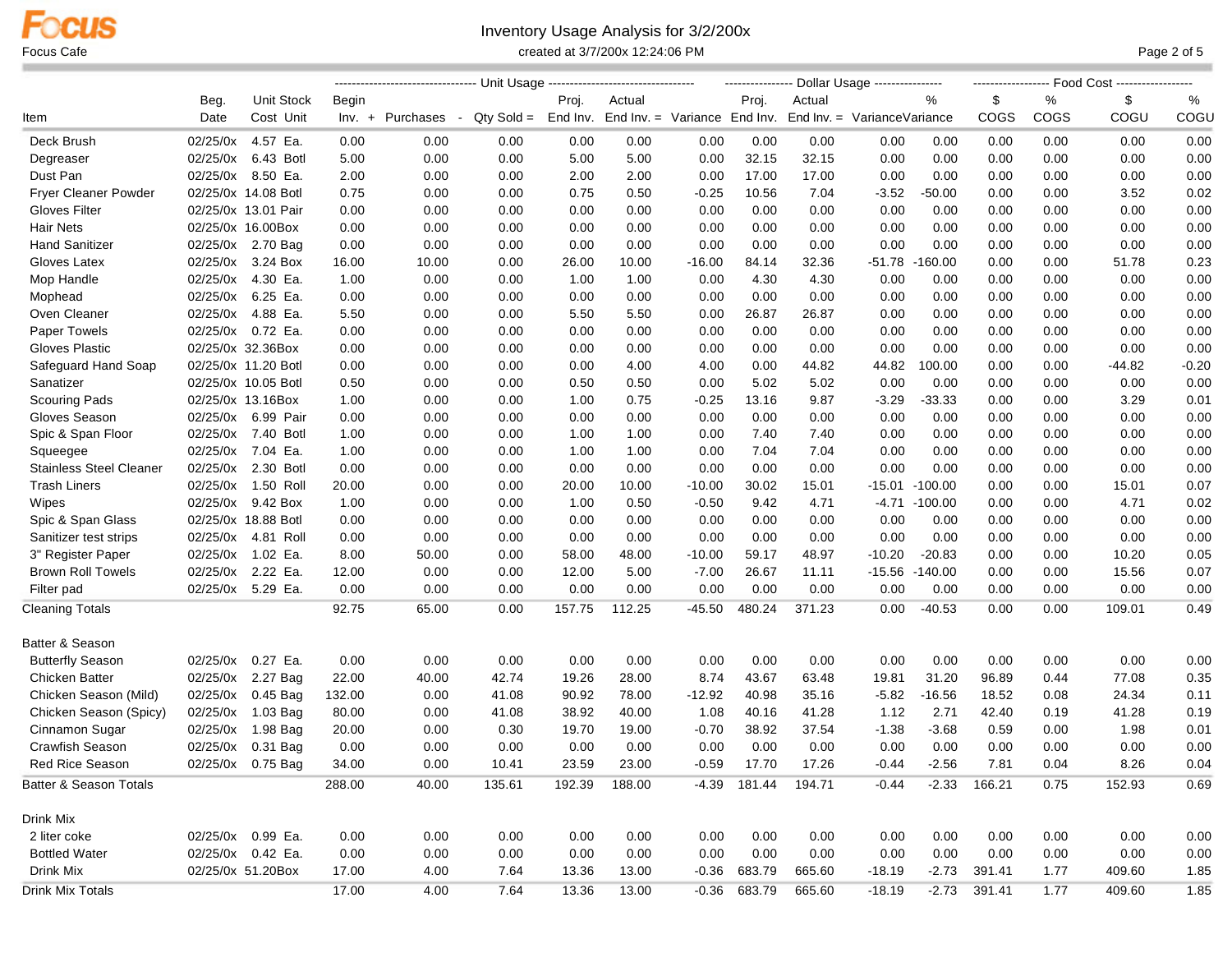# Inventory Usage Analysis for 3/2/200x

Focus Cafe **Cafe** Cafe Cate Care created at 3/7/200x 12:24:06 PM Created at 3/7/200x 12:24:06 PM

|                          |          |                     |        | --------------------------------- Unit Usage ----------------------------------                 |        |          |        |           |         | --------------- Dollar Usage ---------------- |          |                |        |      |        |          |
|--------------------------|----------|---------------------|--------|-------------------------------------------------------------------------------------------------|--------|----------|--------|-----------|---------|-----------------------------------------------|----------|----------------|--------|------|--------|----------|
|                          | Beg.     | Unit Stock          | Begin  |                                                                                                 |        | Proj.    | Actual |           | Proj.   | Actual                                        |          | %              | \$     | %    | \$     | %        |
| ltem                     | Date     | Cost Unit           |        | Inv. + Purchases - Qty Sold = End Inv. End Inv. = Variance End Inv. End Inv. = VarianceVariance |        |          |        |           |         |                                               |          |                | COGS   | COGS | COGU   | COGU     |
| Paper                    |          |                     |        |                                                                                                 |        |          |        |           |         |                                               |          |                |        |      |        |          |
| 10" Carryout             |          | 02/25/0x 0.17 Ea.   | 0.00   | 0.00                                                                                            | 40.00  | $-40.00$ | 0.00   | 40.00     | $-6.84$ | 0.00                                          | 6.84     | 0.00           | 6.84   | 0.03 | 0.00   | 0.00     |
| 15.5" Bags               |          | 02/25/0x 35.12 Case | 0.25   | 1.00                                                                                            | 0.08   | 1.17     | 1.00   | $-0.17$   | 41.21   | 35.12                                         | $-6.09$  | $-17.33$       | 2.69   | 0.01 | 8.78   | 0.04     |
| 16 oz. bean cups         |          | 02/25/0x 0.80 Slv   | 31.00  | 20.00                                                                                           | 24.92  | 26.08    | 20.00  | $-6.08$   | 20.76   | 15.92                                         | $-4.84$  | $-30.40$       | 19.84  | 0.09 | 24.68  | 0.11     |
| 200 Food Trays           |          | 02/25/0x 5.12 Slv   | 5.00   | 0.00                                                                                            | 2.89   | 2.11     | 2.50   | 0.39      | 10.79   | 12.80                                         | 2.01     | 15.68          | 14.81  | 0.07 | 12.80  | 0.06     |
| 23" Bags                 |          | 02/25/0x 51.34 Case | 0.75   | 0.00                                                                                            | 0.25   | 0.50     | 0.50   | 0.00      | 25.68   | 25.67                                         | $-0.01$  | $-0.05$        | 12.82  | 0.06 | 12.84  | 0.06     |
| 300 Food Trays           |          | 02/25/0x 6.32 Slv   | 2.00   | 4.00                                                                                            | 2.91   | 3.09     | 3.00   | $-0.09$   | 19.55   | 18.98                                         | $-0.57$  | $-3.02$        | 18.40  | 0.08 | 18.98  | 0.09     |
| 6 lb bags                | 02/25/0x | 6.14 Slv            | 6.00   | 0.00                                                                                            | 4.56   | 1.44     | 2.00   | 0.56      | 8.81    | 12.28                                         | 3.47     | 28.24          | 28.03  | 0.13 | 24.56  | 0.11     |
| 7 oz. bean cups          |          | 02/25/0x 1.19 Slv   | 25.00  | 20.00                                                                                           | 40.06  | 4.94     | 3.00   | $-1.94$   | 5.90    | 3.58                                          | $-2.32$  | $-64.67$       | 47.83  | 0.22 | 50.15  | 0.23     |
| 9" Caryouts              |          | 02/25/0x 0.13 Ea.   | 222.00 | 600.00                                                                                          | 385.00 | 437.00   | 346.00 | -91.00    | 58.43   | 46.26                                         | $-12.17$ | $-26.30$       | 51.47  | 0.23 | 63.64  | 0.29     |
| <b>Biscuit Wrap</b>      |          | 02/25/0x 3.14 Box   | 10.00  | 0.00                                                                                            | 7.30   | 2.70     | 3.00   | 0.30      | 8.48    | 9.44                                          | 0.96     | 10.13          | 22.97  | 0.10 | 22.02  | 0.10     |
| <b>Black Bowls</b>       |          | 02/25/0x 7.81 Slv   | 0.00   | 0.00                                                                                            | 0.00   | 0.00     | 0.00   | 0.00      | 0.00    | 0.00                                          | 0.00     | 0.00           | 0.00   | 0.00 | 0.00   | 0.00     |
| Corn Bags                |          | 02/25/0x 9.39 Box   | 0.00   | 0.00                                                                                            | 0.00   | 0.00     | 0.00   | 0.00      | 0.00    | 0.00                                          | 0.00     | 0.00           | 0.00   | 0.00 | 0.00   | 0.00     |
| <b>Corn Skewers</b>      |          | 02/25/0x 4.94 Box   | 0.00   | 0.00                                                                                            | 0.00   | 0.00     | 0.00   | 0.00      | 0.00    | 0.00                                          | 0.00     | 0.00           | 0.00   | 0.00 | 0.00   | 0.00     |
| <b>Craver Carton</b>     |          | 02/25/0x 34.07 Case | 0.00   | 0.00                                                                                            | 0.02   | $-0.02$  | 0.00   | 0.02      | $-0.68$ | 0.00                                          | 0.68     | 0.00           | 0.68   | 0.00 | 0.00   | 0.00     |
| Dome Lids                |          | 02/25/0x 8.88 Slv   | 0.00   | 0.00                                                                                            | 0.00   | 0.00     | 0.00   | 0.00      | 0.00    | 0.00                                          | 0.00     | 0.00           | 0.00   | 0.00 | 0.00   | 0.00     |
| Clam Shells              |          | 02/25/0x 4.21 Slv   | 0.00   | 0.00                                                                                            | 0.00   | 0.00     | 0.00   | 0.00      | 0.00    | 0.00                                          | 0.00     | 0.00           | 0.00   | 0.00 | 0.00   | 0.00     |
| Fry Bags                 |          | 02/25/0x 11.76Box   | 0.75   | 0.00                                                                                            | 0.09   | 0.66     | 0.75   | 0.09      | 7.81    | 8.82                                          | 1.01     | 11.40          | 1.01   | 0.00 | 0.00   | 0.00     |
| <b>Kids Meal Toys</b>    |          | 02/25/0x 0.54 Ea.   | 163.00 | 0.00                                                                                            | 25.00  | 138.00   | 130.00 | $-8.00$   | 73.98   | 69.69                                         | $-4.29$  | $-6.15$        | 13.40  | 0.06 | 17.69  | 0.08     |
| Large Drink Cup          |          | 02/25/0x 2.06 Slv   | 10.00  | 0.00                                                                                            | 2.15   | 7.85     | 6.00   | $-1.85$   | 16.14   | 12.34                                         | $-3.80$  | $-30.83$       | 4.42   | 0.02 | 8.23   | 0.04     |
| Large Drink Lids         |          | 02/25/0x 1.62 Slv   | 20.00  | 0.00                                                                                            | 0.86   | 19.14    | 19.00  | $-0.14$   | 31.01   | 30.78                                         | $-0.23$  | $-0.74$        | 1.39   | 0.01 | 1.62   | 0.01     |
| <b>Medium Drink Cups</b> |          | 02/25/0x 1.54 Slv   | 30.00  | 24.00                                                                                           | 26.04  | 27.96    | 18.00  | $-9.96$   | 43.01   | 27.69                                         | $-15.32$ | $-55.33$       | 40.06  | 0.18 | 55.38  | 0.25     |
| <b>Munchie Cups</b>      |          | 02/25/0x 2.09 Slv   | 0.00   | 0.00                                                                                            | 0.00   | 0.00     | 0.00   | 0.00      | 0.00    | 0.00                                          | 0.00     | 0.00           | 0.00   | 0.00 | 0.00   | 0.00     |
| Napkins                  |          | 02/25/0x 2.57 Bale  | 24.00  | 18.00                                                                                           | 22.79  | 19.21    | 18.00  | $-1.21$   | 49.38   | 46.28                                         | $-3.10$  | $-6.70$        | 58.60  | 0.27 | 61.71  | 0.28     |
| Pepper Bags              |          | 02/25/0x 11.16Box   | 1.50   | 0.00                                                                                            | 0.04   | 1.46     | 1.50   | 0.04      | 16.28   | 16.74                                         | 0.46     | 2.73           | 0.46   | 0.00 | 0.00   | 0.00     |
| Pie Sleeves              |          | 02/25/0x 37.69Box   | 0.25   | 0.00                                                                                            | 0.03   | 0.22     | 0.25   | 0.03      | 8.22    | 9.42                                          | 1.21     | 12.80          | 1.21   | 0.01 | 0.00   | 0.00     |
| Sandwich Wrap            |          | 02/25/0x 60.28Box   | 1.00   | 0.00                                                                                            | 0.07   | 0.93     | 1.00   | 0.07      | 55.85   | 60.28                                         | 4.43     | 7.35           | 4.43   | 0.02 | 0.00   | 0.00     |
| Small & Large Bean Lids  |          | 02/25/0x 1.24 Slv   | 25.00  | 20.00                                                                                           | 26.26  | 18.74    | 17.00  | $-1.74$   | 23.14   | 21.00                                         | $-2.15$  | $-10.24$       | 32.43  | 0.15 | 34.58  | 0.16     |
| Small & Medium Drink Lid | 02/25/0x | 0.96 Slv            | 27.00  | 0.00                                                                                            | 13.94  | 13.06    | 9.00   | -4.06     | 12.54   | 8.64                                          | $-3.90$  | $-45.11$       | 13.38  | 0.06 | 17.28  | 0.08     |
| <b>Small Dinner Box</b>  |          | 02/25/0x 7.95 Slv   | 5.00   | 16.00                                                                                           | 9.79   | 11.21    | 6.00   | $-5.21$   | 89.11   | 47.69                                         | $-41.43$ | $-86.88$       | 77.78  | 0.35 | 119.21 | 0.54     |
| Small Drink Cup          |          | 02/25/0x 1.31 Slv   | 0.00   | 0.00                                                                                            | 1.84   | -1.84    | 0.00   | 1.84      | $-2.42$ | 0.00                                          | 2.42     | 0.00           | 2.42   | 0.01 | 0.00   | 0.00     |
| Snack Box                |          | 02/25/0x 8.54 Slv   | 8.00   | 2.00                                                                                            | 7.80   | 2.20     | 4.00   | 1.80      | 18.81   | 34.14                                         | 15.33    | 44.92          | 66.54  | 0.30 | 51.21  | 0.23     |
| Sporks                   |          | 02/25/0x 17.50Box   | 2.25   | 1.00                                                                                            | 3.28   | $-0.03$  | 0.00   | 0.03      | $-0.61$ | 0.00                                          | 0.61     | 0.00           | 57.49  | 0.26 | 56.88  | 0.26     |
| <b>Straws</b>            |          | 02/25/0x 1.57 Bag   | 4.00   | 24.00                                                                                           | 1.48   | 26.52    | 23.00  | $-3.52$   | 41.60   | 36.08                                         | $-5.52$  | $-15.30$       | 2.32   | 0.01 | 7.84   | 0.04     |
| <b>Tray Liners</b>       |          | 02/25/0x 27.14Box   | 1.00   | 0.00                                                                                            | 0.42   | 0.58     | 1.00   | 0.42      | 15.81   | 27.14                                         | 11.33    | 41.75          | 11.33  | 0.05 | 0.00   | 0.00     |
| <b>Water Cups</b>        |          | 02/25/0x 1.22 Slv   | 0.00   | 0.00                                                                                            | 0.00   | 0.00     | 0.00   | 0.00      | 0.00    | 0.00                                          | 0.00     | 0.00           | 0.00   | 0.00 | 0.00   | 0.00     |
| Ziplock Bags (Quart)     |          | 02/25/0x 16.09Box   | 1.25   | 0.00                                                                                            | 0.26   | 0.99     | 1.25   | 0.26      | 15.86   | 20.11                                         | 4.25     | 21.12          | 4.25   | 0.02 | 0.00   | 0.00     |
| Drink Trays              |          | 02/25/0x 20.47 Case | 1.00   | 0.00                                                                                            | 0.00   | 1.00     | 1.00   | 0.00      | 20.47   | 20.47                                         | 0.00     | 0.00           | 0.00   | 0.00 | 0.00   | $0.00\,$ |
| Paper Totals             |          |                     | 627.00 | 750.00                                                                                          | 650.14 | 726.86   | 637.75 | $-89.11$  | 728.09  | 677.35                                        | 0.00     | $-13.97$       | 619.32 | 2.80 | 670.06 | 3.03     |
| Other Foods Dry          |          |                     |        |                                                                                                 |        |          |        |           |         |                                               |          |                |        |      |        |          |
| Cajun Sparkle            |          | 02/25/0x 34.63Box   | 0.50   | 0.00                                                                                            | 0.00   | 0.50     | 0.50   | 0.00      | 17.32   | 17.32                                         | 0.00     | 0.00           | 0.00   | 0.00 | 0.00   | 0.00     |
| Cattleman's BBQ Sauce    |          | 02/25/0x 8.30 Gal.  | 0.00   | 0.00                                                                                            | 0.00   | 0.00     | 0.00   | 0.00      | 0.00    | 0.00                                          | 0.00     | 0.00           | 0.00   | 0.00 | 0.00   | 0.00     |
| Chicken Flour            |          | 02/25/0x 0.31 Lb    | 450.00 | 700.00                                                                                          | 632.88 | 517.12   | 300.00 | $-217.12$ | 161.55  | 93.72                                         | $-67.83$ | $-72.37$       | 197.71 | 0.90 | 265.54 | 1.20     |
| Honey Packets            |          | 02/25/0x 17.72Box   | 2.00   | 1.00                                                                                            | 0.00   | 3.00     | 2.50   | $-0.50$   | 53.16   | 44.30                                         | $-8.86$  | $-20.00$       | 0.00   | 0.00 | 8.86   | 0.04     |
| Jalapeño Peppers         |          | 02/25/0x 2.92 Can   | 3.00   | 6.00                                                                                            | 2.89   | 6.11     | 5.00   | $-1.11$   | 17.80   | 14.58                                         |          | $-3.22 -22.12$ | 8.44   | 0.04 | 11.66  | 0.05     |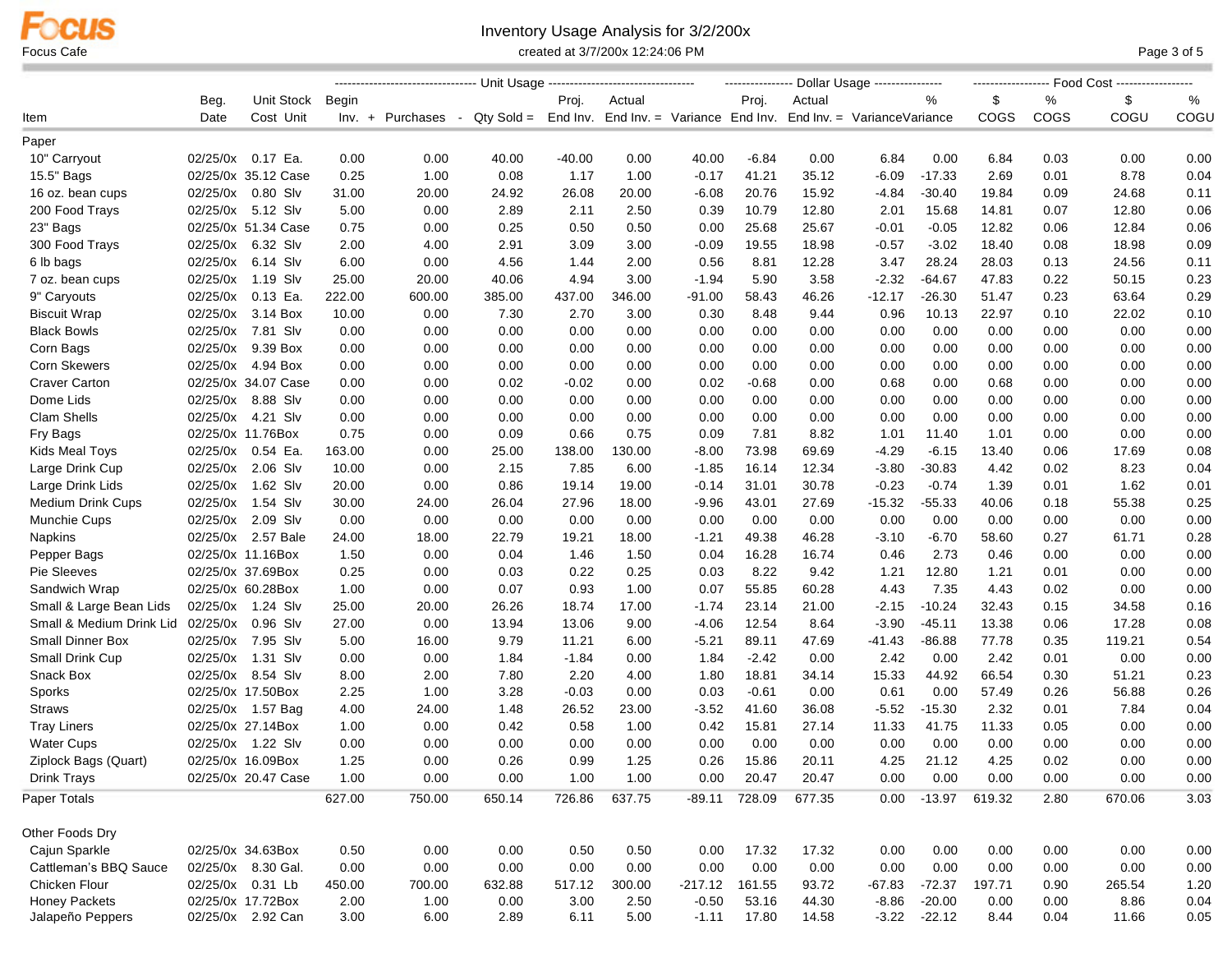



### Inventory Usage Analysis for 3/2/200x Focus Cafe created at 3/7/200x 12:24:06 PM Page 4 of 5

|                                  |                  |                      |          | -------------------------------- Unit Usage ----------------------------------- |                        |          |        |                              |         |        |                             |           | ----------------- Food Cost ----------------- |      |        |      |  |
|----------------------------------|------------------|----------------------|----------|---------------------------------------------------------------------------------|------------------------|----------|--------|------------------------------|---------|--------|-----------------------------|-----------|-----------------------------------------------|------|--------|------|--|
|                                  | Beg.             | Unit Stock           | Begin    |                                                                                 |                        | Proj.    | Actual |                              | Proj.   | Actual |                             | %         | \$                                            | %    | \$     | %    |  |
| Item                             | Date             | Cost Unit            |          | Inv. + Purchases                                                                | $Qty$ Sold =<br>$\sim$ | End Inv. |        | End Inv. = Variance End Inv. |         |        | End Inv. = VarianceVariance |           | COGS                                          | COGS | COGU   | COGU |  |
| <b>Jelly Packets</b>             |                  | 02/25/0x 11.54Box    | 1.50     | 0.00                                                                            | 0.00                   | 1.50     | 1.00   | -0.50                        | 17.31   | 11.54  | $-5.77$                     | $-50.00$  | 0.00                                          | 0.00 | 5.77   | 0.03 |  |
| Ketchup Packets                  |                  | 02/25/0x 17.77Box    | 1.25     | 1.00                                                                            | 1.83                   | 0.42     | 1.00   | 0.58                         | 7.53    | 17.77  | 10.24                       | 57.60     | 32.45                                         | 0.15 | 22.21  | 0.10 |  |
| Louisiana Hot Sauce              | 02/25/0x         | 8.01 Box             | 2.00     | 1.00                                                                            | 0.00                   | 3.00     | 1.50   | $-1.50$                      | 24.03   | 12.02  | $-12.02 - 100.00$           |           | 0.00                                          | 0.00 | 12.02  | 0.05 |  |
| <b>Mashed Potatoes</b>           | 02/25/0x         | 1.04 Bag             | 45.00    | 84.00                                                                           | 64.83                  | 64.17    | 57.00  | $-7.17$                      | 67.04   | 59.55  | $-7.49$                     | $-12.57$  | 67.74                                         | 0.31 | 75.22  | 0.34 |  |
| Mayonise                         | 02/25/0x         | 5.66 Gal.            | 4.75     | 0.00                                                                            | 0.48                   | 4.27     | 3.75   | $-0.52$                      | 24.12   | 21.21  | $-2.92$                     | $-13.75$  | 2.74                                          | 0.01 | 5.66   | 0.03 |  |
| Multi Purpose Batter             | 02/25/0x         | 2.31 Bag             | 0.00     | 0.00                                                                            | 0.00                   | 0.00     | 0.00   | 0.00                         | 0.00    | 0.00   | 0.00                        | 0.00      | 0.00                                          | 0.00 | 0.00   | 0.00 |  |
| Pepper Packets                   | 02/25/0x         | 2.50 Bag             | 6.00     | 0.00                                                                            | 2.20                   | 3.80     | 6.00   | 2.20                         | 9.49    | 15.00  | 5.51                        | 36.73     | 5.51                                          | 0.02 | 0.00   | 0.00 |  |
| Rice                             | 02/25/0x         | 0.55 Lb              | 60.00    | 50.00                                                                           | 105.95                 | 4.05     | 47.00  | 42.95                        | 2.23    | 25.89  | 23.66                       | 91.39     | 58.36                                         | 0.26 | 34.70  | 0.16 |  |
| Salt (Bulk)                      | 02/25/0x         | 0.18 Lb              | 0.50     | 0.00                                                                            | 2.65                   | $-2.15$  | 0.50   | 2.65                         | $-0.39$ | 0.09   | 0.48                        | 529.77    | 0.48                                          | 0.00 | 0.00   | 0.00 |  |
| <b>Salt Packets</b>              | 02/25/0x         | 1.92 Bag             | 6.00     | 0.00                                                                            | 2.73                   | 3.27     | 6.00   | 2.73                         | 6.29    | 11.54  | 5.25                        | 45.53     | 5.25                                          | 0.02 | 0.00   | 0.00 |  |
| Shrimp Breading                  | 02/25/0x         | 0.34 Lb              | 0.00     | 0.00                                                                            | 0.00                   | 0.00     | 0.00   | 0.00                         | 0.00    | 0.00   | 0.00                        | 0.00      | 0.00                                          | 0.00 | 0.00   | 0.00 |  |
| Green Beans                      | 02/25/0x         | 3.20 Can             | 0.00     | 0.00                                                                            | 0.00                   | 0.00     | 0.00   | 0.00                         | 0.00    | 0.00   | 0.00                        | 0.00      | 0.00                                          | 0.00 | 0.00   | 0.00 |  |
| Tartar Sauce (bulk)              |                  | 02/25/0x 5.51 Gal.   | 0.00     | 0.00                                                                            | 1.33                   | $-1.33$  | 0.00   | 1.33                         | $-7.31$ | 0.00   | 7.31                        | 0.00      | 7.31                                          | 0.03 | 0.00   | 0.00 |  |
| <b>Sugar Packets</b>             |                  | 02/25/0x 16.53Box    | 0.25     | 0.00                                                                            | 0.00                   | 0.25     | 0.25   | 0.00                         | 4.13    | 4.13   | 0.00                        | 0.00      | 0.00                                          | 0.00 | 0.00   | 0.00 |  |
| Other Foods Dry Totals           |                  |                      | 582.75   | 843.00                                                                          | 817.79                 | 607.96   | 432.00 | $-175.96$                    | 404.29  | 348.64 | 0.00                        | $-40.73$  | 385.99                                        | 1.75 | 441.64 | 2.00 |  |
| O F Cooler                       |                  |                      |          |                                                                                 |                        |          |        |                              |         |        |                             |           |                                               |      |        |      |  |
| <b>Biscuit Dressing</b>          |                  | 02/25/0x 12.11 Botl  | 2.25     | 2.00                                                                            | 2.97                   | 1.28     | 0.75   | $-0.53$                      | 15.46   | 9.08   | $-6.37$                     | $-70.19$  | 36.01                                         | 0.16 | 42.39  | 0.19 |  |
| <b>Cheese Slices</b>             | 02/25/0x         | 9.04 Box             | 0.00     | 0.00                                                                            | 0.00                   | 0.00     | 0.00   | 0.00                         | 0.00    | 0.00   | 0.00                        | 0.00      | 0.00                                          | 0.00 | 0.00   | 0.00 |  |
| Cocktail Sauce                   | 02/25/0x         | 0.09 Ea.             | 275.00   | 0.00                                                                            | 20.00                  | 255.00   | 168.00 | $-87.00$                     | 22.92   | 15.10  | $-7.82$                     | $-51.79$  | 1.80                                          | 0.01 | 9.62   | 0.04 |  |
| Cole Slaw Blend                  | 02/25/0x         | 2.40 Bag             | 5.00     | 18.00                                                                           | 13.01                  | 9.99     | 4.00   | $-5.99$                      | 24.01   | 9.61   | $-14.39$                    | $-149.72$ | 31.27                                         | 0.14 | 45.66  | 0.21 |  |
| Cole Slaw Slurry                 | 02/25/0x         | 2.37 Chub            | 5.00     | 10.00                                                                           | 11.10                  | 3.90     | 0.00   | $-3.90$                      | 9.25    | 0.00   | $-9.25$                     | 0.00      | 26.32                                         | 0.12 | 35.57  | 0.16 |  |
| Dipping Sauce                    | 02/25/0x         | 0.09 Ea.             | 402.00   | 600.00                                                                          | 727.00                 | 275.00   | 418.00 | 143.00                       | 24.20   | 36.78  | 12.58                       | 34.21     | 63.98                                         | 0.29 | 51.39  | 0.23 |  |
| Leaf Lettuce                     |                  | 02/25/0x 10.67Box    | 0.00     | 0.00                                                                            | 0.00                   | 0.00     | 0.00   | 0.00                         | 0.00    | 0.00   | 0.00                        | 0.00      | 0.00                                          | 0.00 | 0.00   | 0.00 |  |
| Liver                            |                  | 02/25/0x 2.00 Bag    | 0.00     | 0.00                                                                            | 0.00                   | 0.00     | 0.00   | 0.00                         | 0.00    | 0.00   | 0.00                        | 0.00      | 0.00                                          | 0.00 | 0.00   | 0.00 |  |
| <b>Pickles</b>                   | 02/25/0x 19.57 B |                      | 6.00     | 0.00                                                                            | 0.10                   | 5.90     | 3.25   | -2.65                        | 115.54  | 63.60  | $-51.94$                    | -81.66    | 1.88                                          | 0.01 | 53.82  | 0.24 |  |
| Spicy Spread                     |                  | 02/25/0x 1.66 Chub   | 0.00     | 0.00                                                                            | 2.07                   | $-2.07$  | 0.00   | 2.07                         | $-3.44$ | 0.00   | 3.44                        | 0.00      | 3.44                                          | 0.02 | 0.00   | 0.00 |  |
| <b>Tartar Sauce</b>              | 02/25/0x         | 0.07 Ea.             | 212.00   | 0.00                                                                            | 152.00                 |          |        |                              | 3.93    |        | 5.24                        | 57.14     | 9.95                                          | 0.05 | 4.71   | 0.02 |  |
|                                  |                  |                      |          |                                                                                 |                        | 60.00    | 140.00 | 80.00                        |         | 9.16   |                             |           |                                               |      |        |      |  |
| Tomato                           |                  | 02/25/0x 18.92 Case  | 0.00     | 0.00                                                                            | 0.00                   | 0.00     | 0.00   | 0.00                         | 0.00    | 0.00   | 0.00                        | 0.00      | 0.00                                          | 0.00 | 0.00   | 0.00 |  |
| Creamy Creole Sauce              | 02/25/0x         | 0.13 Ea.<br>0.11 Ea. | 0.00     | 0.00                                                                            | 0.00                   | 0.00     | 0.00   | 0.00                         | 0.00    | 0.00   | 0.00                        | 0.00      | 0.00                                          | 0.00 | 0.00   | 0.00 |  |
| Jalapeno BBQ Sauce               | 02/25/0x         |                      | 0.00     | 0.00                                                                            | 0.00                   | 0.00     | 0.00   | 0.00                         | 0.00    | 0.00   | 0.00                        | 0.00      | 0.00                                          | 0.00 | 0.00   | 0.00 |  |
| <b>Boss Sauce</b>                | 02/25/0x         | 0.12 Ea.             | 120.00   | 200.00                                                                          | 164.00                 | 156.00   | 160.00 | 4.00                         | 18.63   | 19.11  | 0.48                        | 2.50      | 19.59                                         | 0.09 | 19.11  | 0.09 |  |
| O F Cooler Totals                |                  |                      | 1,027.25 | 830.00                                                                          | 1,092.25               | 765.00   | 894.00 | 129.00                       | 230.50  | 162.46 | 0.48                        | 14.43     | 194.22                                        | 0.88 | 262.27 | 1.19 |  |
| Shortening                       |                  |                      |          |                                                                                 |                        |          |        |                              |         |        |                             |           |                                               |      |        |      |  |
| Chicken Shortening               |                  | 02/25/0x 27.50Box    | 20.00    | 10.00                                                                           | 0.00                   | 30.00    | 18.00  | -12.00                       | 825.00  | 495.00 | $-330.00$                   | -66.67    | 0.00                                          | 0.00 | 330.00 | 1.49 |  |
| <b>Liquid Shortening Starter</b> |                  | 02/25/0x 24.64 Botl  | 0.00     | 0.00                                                                            | 0.00                   | 0.00     | 0.00   | 0.00                         | 0.00    | 0.00   | 0.00                        | 0.00      | 0.00                                          | 0.00 | 0.00   | 0.00 |  |
| <b>Shortening Totals</b>         |                  |                      | 20.00    | 10.00                                                                           | 0.00                   | 30.00    | 18.00  | $-12.00$                     | 825.00  | 495.00 | 0.00                        | $-66.67$  | 0.00                                          | 0.00 | 330.00 | 1.49 |  |
| Seafood                          |                  |                      |          |                                                                                 |                        |          |        |                              |         |        |                             |           |                                               |      |        |      |  |
| <b>Butterfly Shrimp (Fresh)</b>  |                  | 02/25/0x 21.94Box    | 0.00     | 0.00                                                                            | 0.00                   | 0.00     | 0.00   | 0.00                         | 0.00    | 0.00   | 0.00                        | 0.00      | 0.00                                          | 0.00 | 0.00   | 0.00 |  |
| <b>Butterfly Shrimp (FTF)</b>    |                  | 02/25/0x 8.39 Bag    | 18.00    | 20.00                                                                           | 20.50                  | 17.50    | 15.00  | $-2.50$                      | 146.86  | 125.88 | $-20.98$                    | $-16.67$  | 172.04                                        | 0.78 | 193.02 | 0.87 |  |
| <b>Catfish Fillets</b>           |                  | 02/25/0x 14.17Bag    | 0.00     | 0.00                                                                            | 0.00                   | 0.00     | 0.00   | 0.00                         | 0.00    | 0.00   | 0.00                        | 0.00      | 0.00                                          | 0.00 | 0.00   | 0.00 |  |
| Crawfish                         |                  | 02/25/0x 2.39 Bag    | 0.00     | 0.00                                                                            | 0.00                   | 0.00     | 0.00   | 0.00                         | 0.00    | 0.00   | 0.00                        | 0.00      | 0.00                                          | 0.00 | 0.00   | 0.00 |  |
| King Shrimp                      |                  | 02/25/0x 29.07Bag    | 0.00     | 0.00                                                                            | 0.00                   | 0.00     | 0.00   | 0.00                         | 0.00    | 0.00   | 0.00                        | 0.00      | 0.00                                          | 0.00 | 0.00   | 0.00 |  |